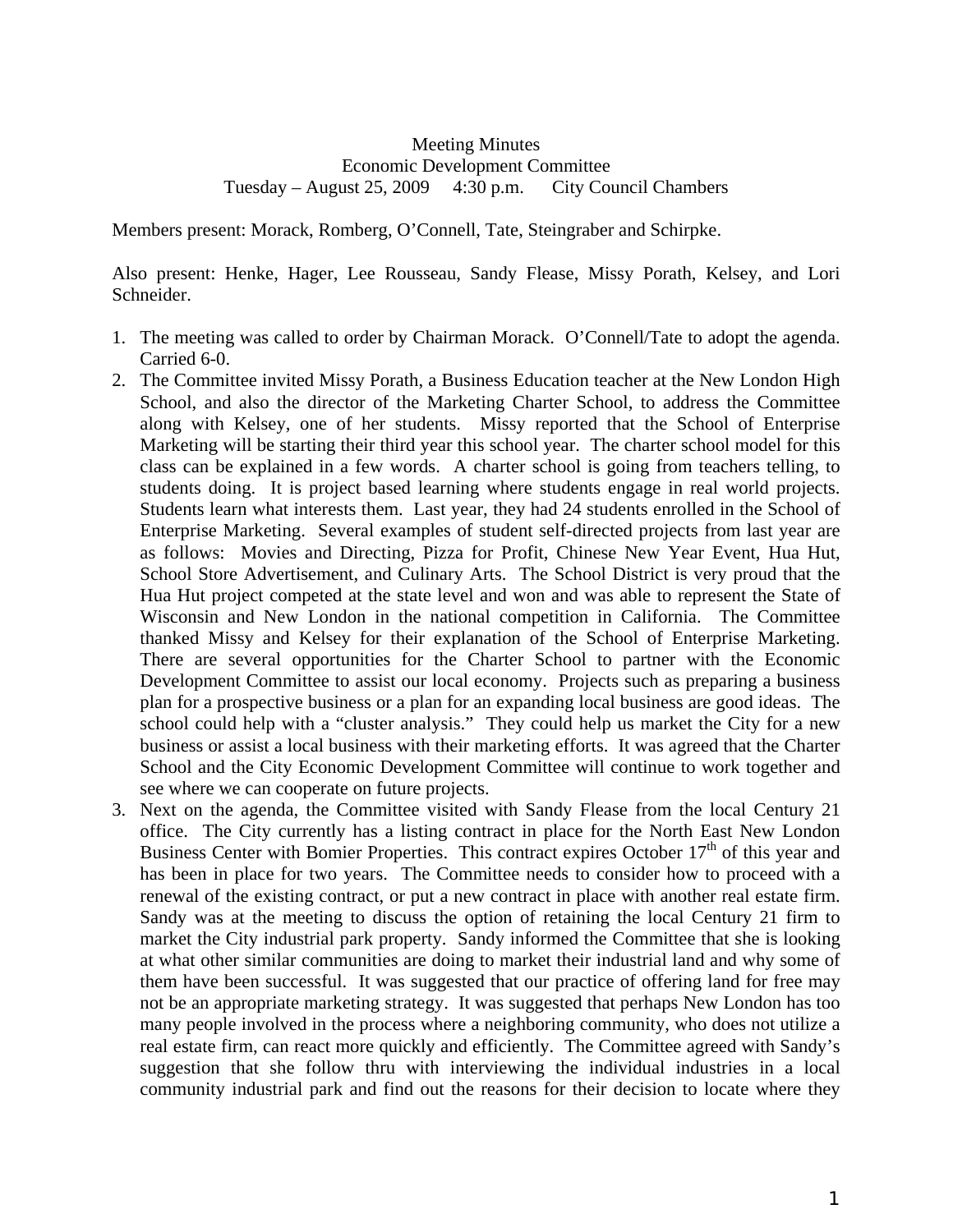did. She will come back to the Committee meeting in September and report the results of her inquiries.

- 4. John Faucher, Editor of the Press-Star, had been invited to visit with the Committee about developing better communication of City activities with the public thru the newspaper. Lori Schneider from the Press Star delivered John's regret that he was unable to attend the meeting as he was assisting in putting this week's paper together. The Committee talked at length with Lori about how we can get the City's message out to the public. People want to know what is going on but it seems that City activities are not receiving the coverage that we have in the past. It was mentioned that the newspaper industry has changed substantially and that it is a very difficult economic environment to run a paper in now. It was noted that the sale of newspaper ads is what makes the paper. If they cannot sell enough ads, the paper is correspondingly smaller. We all need to work together and be positive. We need to see how the new format for the paper works. We all want the paper to succeed and be our "home town" paper that is friendly and informative. The Committee agreed that they would like to talk to John Faucher in more detail regarding this matter and will invite him to be present at the meeting next month.
- 5. The Committee reviewed a map with the City Administrator regarding what City utilities are located where on our downtown river front property. There is one of the larger sanitary sewer mains running east to west across the property that is 21 inches in size. There is also a 6-inch water main that runs across over half the distance of the property from the west to east. The pro's and con's regarding this situation were discussed but in general, having this large of utilities available on the property is more of a positive in the long run than a negative. The presence of these utilities is somewhat limiting for future development as you cannot build buildings over the top of these main service lines.
- 6. The Committee reviewed the April, 2007 memo prepared by the City Administrator regarding his research and recommendation on how to market the City river front property. Considerable discussion occurred. It was noted that a lot of work has been accomplished on the property. Developing this property is a once in a lifetime opportunity and we all want to do it right. It was also the intention to complete the Waterfront planning effort to assist with the development of this property. It was the consensus of the Committee to have the Administrator follow thru with his original recommendation and begin preparing an abbreviated Request For Proposal for the Committee's further consideration.
- 7. The Committee reviewed the monthly City Administrator's report. Kent was able to visit four local industries in the month of August. He visited with several potential economic development clients as well. He also supplied reports to the Committee from the Waupaca County Economic Development Corporation, and the Fox Cities Economic Development Partnership along with their respective budgets.
- 8. Arrangements have been made for Bill Ryan from the UW Extension office out of Madison to appear at the next Committee meeting to review the possibilities of conducting a "gap analysis" for our community to help us better define what economic sectors can best be attracted to our community.
- 9. The Committee reviewed the reply that was received from the current broker for the North East New London Business Center where he informed the Committee that he did not have documentation on potential clients for our industrial park and the reasons why they did not purchase that we had requested. He noted that some buyers had requested to be kept confidential.